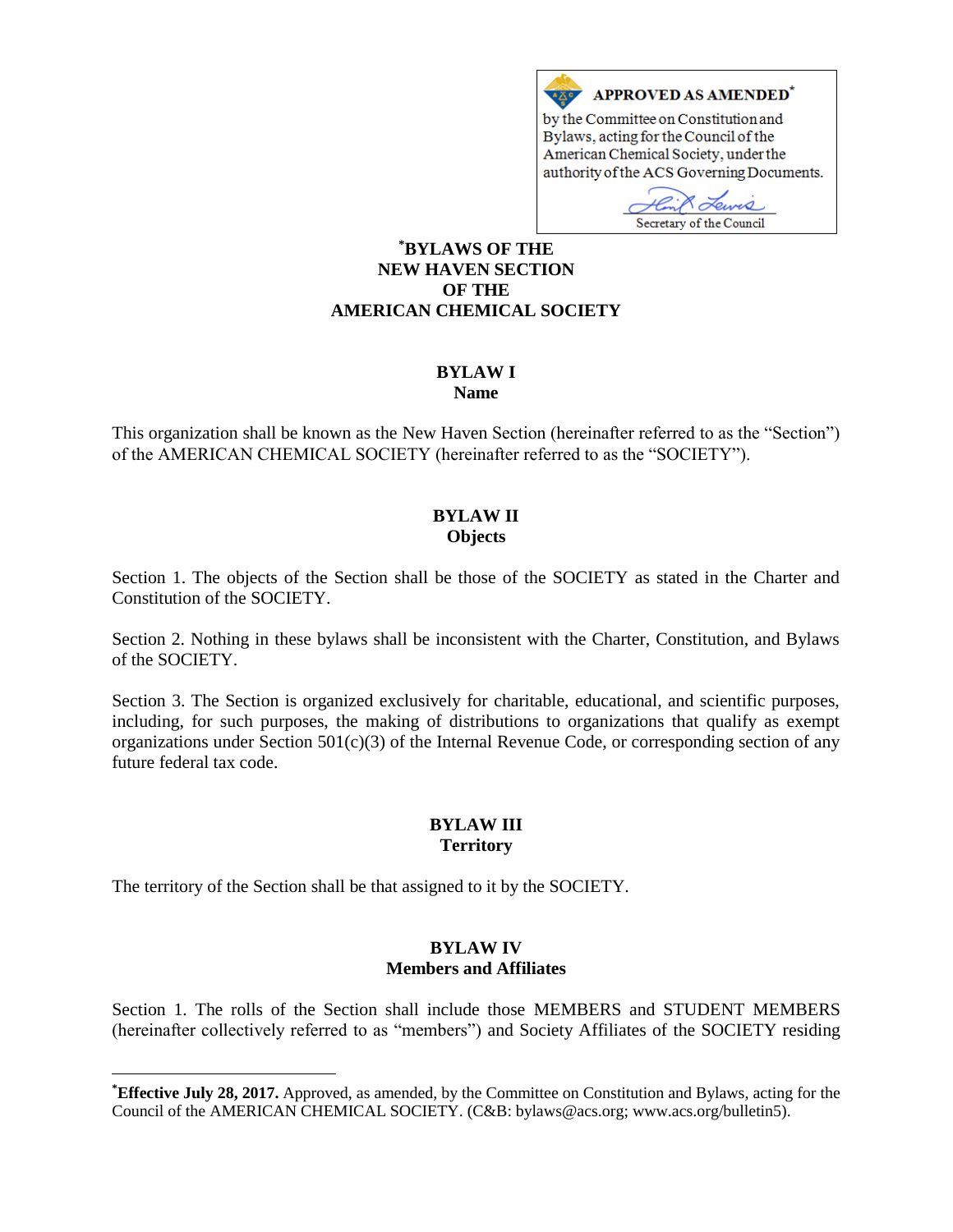within the territory of the Section provided that any exceptions to this rule shall be made in conformity with the Constitution and Bylaws of the SOCIETY.

Section 2. STUDENT MEMBERS shall be entitled to all privileges of membership except that of holding an elective position of the SOCIETY and the Section, except for Secretary as noted below. STUDENT MEMBERS may not serve as Councilor(s), Alternate Councilor(s), or the Temporary Substitute Councilor, but they may be elected as a Secretary, except not if the positions of Secretary and Treasurer are combined. STUDENT MEMBERS may be appointed as committee chairs.

Section 3. The Section may have Local Section Affiliates as authorized in the Constitution and Bylaws of the SOCIETY. A Local Section Affiliate shall retain affiliate status only so long as payment is made of Local Section Affiliate dues of not less than two dollars (\$2.00) per annum. A Local Section Affiliate may not (1) hold an elective position, (2) vote for an elective position, (3) vote on Articles of Incorporation and bylaws, (4) vote for Councilor(s) or Alternate Councilor(s), or (4) serve as a voting member of its Executive Committee. A Local Section Affiliate may be appointed as a committee chair.

Section 4. Society Affiliates may be assessed dues in the amount specified by the Executive Committee. A Society Affiliate may not (1) hold any elective position(s), (2) vote for an elective position of the Section, (3) vote on Articles of Incorporation and bylaws of the Section, (4) vote for the Councilor(s) or Alternate Councilor(s), or (5) serve as a voting member of its Executive Committee. A Society Affiliate maybe appointed as a committee chair.

Section 5. Members and affiliates shall have such rights and privileges as are accorded them by the Constitution and Bylaws of the SOCIETY and these bylaws.

## **BYLAW V**

## **Officers, Executive Committee, and Councilor(s)**

Section 1. The officers of the Section, except for the Secretary as noted below, shall be MEMBERS of the SOCIETY and the Section and shall consist of the Chair, Chair-Elect, Secretary, Treasurer, and Immediate Past Chair. The Secretary and Treasurer positions may be held by the same person provided that the person is a MEMBER of the SOCIETY. The Secretary may be a member of the SOCIETY and the Section, except the Secretary must be a MEMBER if the positions of Secretary and Treasurer are held by the same person.

Section 2. The Executive Committee shall be the governing body of the Section and as such shall have full power to conduct, manage, and direct the business and affairs of the Section in accordance with the Constitution and Bylaws of the SOCIETY and these bylaws. The Executive Committee shall consist of the officers of the Section, the Councilor(s), and the Alternate Councilor(s).

Section 3. The officers of the Section shall serve for a term of two years beginning on January 1 or until their successors are elected. At the end of the Chair-Elect's term of office, the Chair-Elect shall succeed to the office of Chair. If the Secretary and Treasurer positions are held by two individuals, they shall be elected in alternate years, whenever possible, to provide for a rotation of terms. With the exception of the Chair, Chair-Elect, and Immediate Past Chair, the incumbent of any position is eligible for reelection.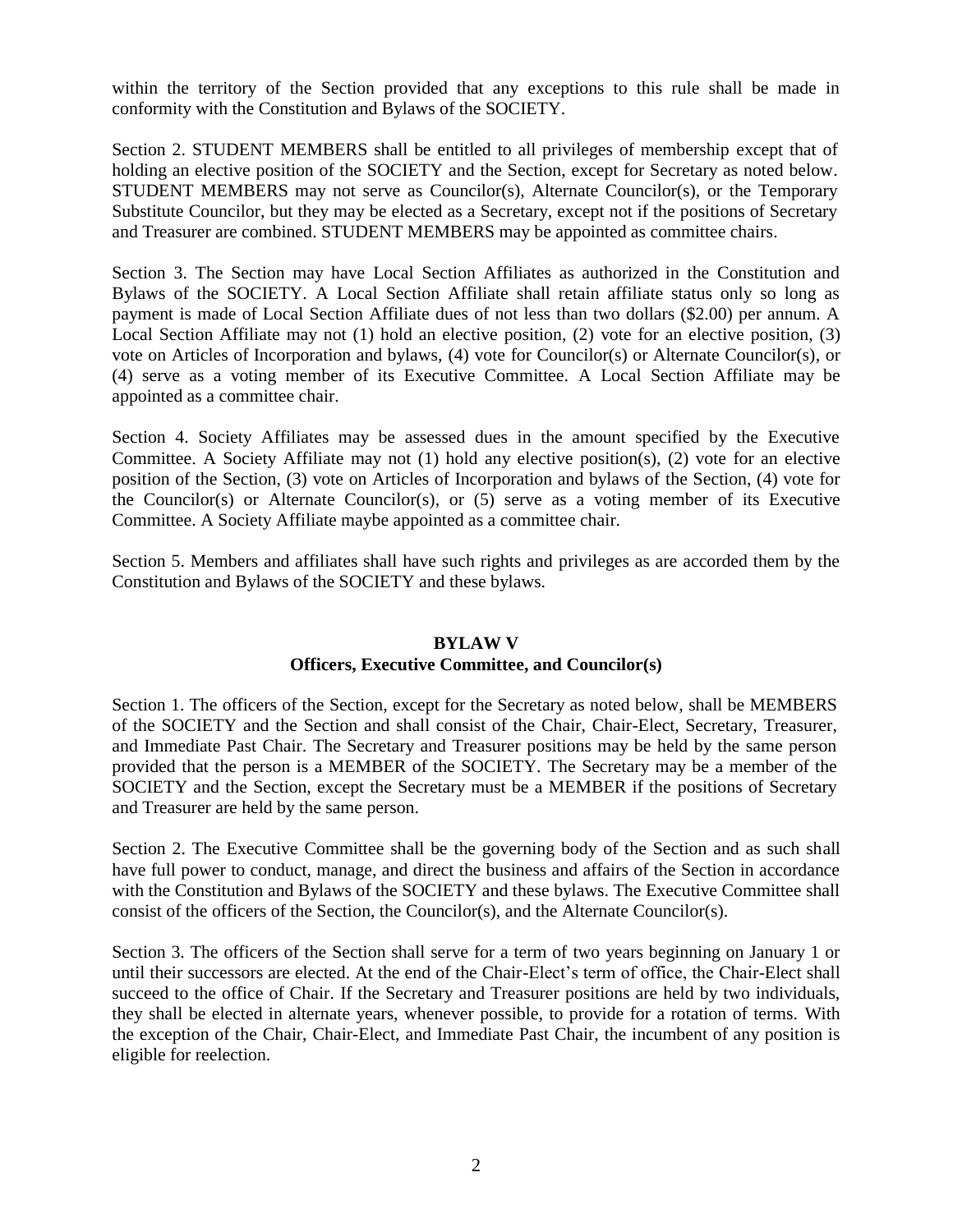Section 4. The duties of the officers shall be such as usually pertain to their offices, together with those required by these bylaws and by the Constitution and Bylaws of the SOCIETY, and such other duties as may be assigned to them from time to time by the Executive Committee.

- a. The duties of the Chair shall be to preside at meetings of the Executive Committee, to carry into effect the decisions and recommendations of that Committee, to preside at meetings of the Section to conduct governance business, to appoint, with the approval of the Executive Committee, all committee chairs and committee members except as stated elsewhere in these bylaws, and to carry out the duties required by the Constitution and Bylaws of the SOCIETY.
- b. The duties of the Chair-Elect shall be to assist the Chair with the direction and management of the Section. In the absence of the Chair, the duties of the office shall devolve upon the Chair-Elect.
- c. The duties of the Secretary shall be to keep a record of the minutes of the meetings of the Section and of the Executive Committee, to maintain a list of members and affiliates, to send to members and affiliates such notices as the business of the Section may require, to submit a report to the Section at its annual meeting, and to carry out the duties required by the Constitution and Bylaws of the SOCIETY and elsewhere in these bylaws. The Secretary shall preside over meetings in the absence of both the Chair and Chair-Elect.
- d. The Treasurer shall have charge of the funds of the Section, keep an accurate record of all receipts and disbursements, receive dues, and make those disbursements approved by the Executive Committee. The Treasurer shall render an account of all transactions and of the financial condition of the Section to the Executive Committee at times set by the Committee, and shall submit such reports as are required by the Constitution and Bylaws of the SOCIETY.
- e. The duties of the Member(s)-at-Large shall include bringing before the Executive Committee such items of concern to members of the Section that have been brought to their attention, as well as any duties assigned by the Executive Committee.

Section 5. Vacancies

- a. In the event of a vacancy in the office of Chair, the Chair-Elect shall assume the duties of Chair for the remainder of the term. In such case, the Chair-Elect moving into the position of Chair shall also hold that position during the normal term as Chair as part of the leadership transition.
- b. All other vacancies, except for Councilor(s) and Alternate Councilor(s), shall be filled by majority vote of the Executive Committee through interim appointment for the period up to the next annual election. At that time, the procedures for election as outlined in the bylaws of the Section shall be followed.
- c. An interim appointee to the vacated office of Chair-Elect shall not automatically succeed to the office of Chair. At the next election, both a Chair and a Chair-Elect shall be elected.

Section 6. Councilor(s), Alternate Councilor(s), and Temporary Substitute Councilor

a. The Section shall have Councilor(s) and Alternate Councilor(s) as provided in the Constitution and Bylaws of the SOCIETY. The Section's Councilor(s) and Alternate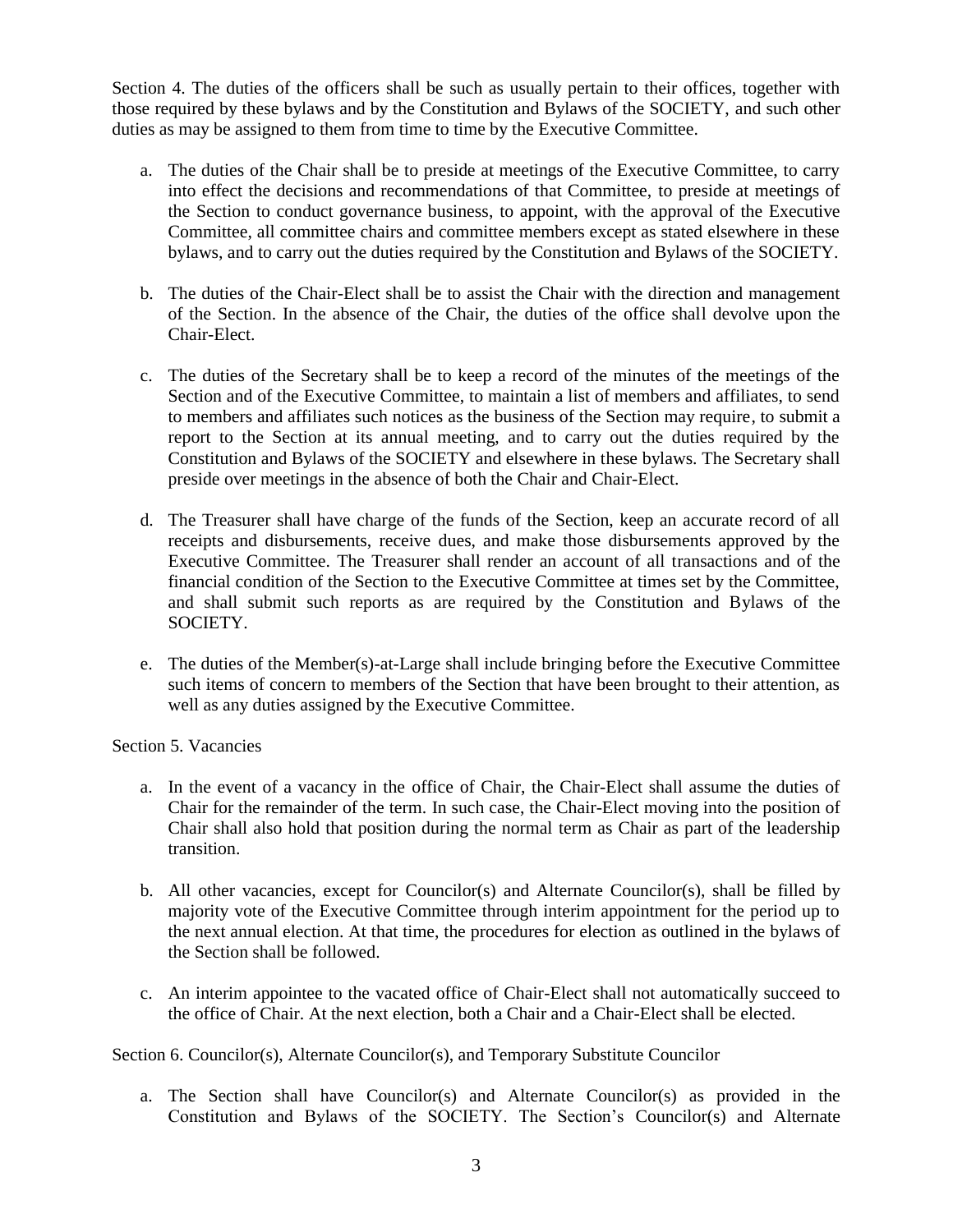Councilor(s) shall carry out those duties assigned to them by the Constitution and Bylaws of the SOCIETY. In particular, the Councilor(s) (or Alternate Councilor(s) or Temporary Substitute Councilor if so designated to serve in place of the Councilor for a particular meeting), shall attend meetings of the Council of the SOCIETY and represent the Section at such meetings.

- b. Councilor(s) and Alternate Councilor(s) shall be elected by ballot from among the MEMBERS for three-year terms beginning January 1. Reelection is permissible. Councilor(s) shall be elected in separate years, whenever possible, to provide for a rotation of terms in accordance with the Constitution of the SOCIETY. A partial term of one or two years shall be used whenever necessary to establish or to restore rotation of three-year terms provided that the Councilor and/or Alternate Councilor agree to the partial term before the election.
- c. In the event that a Councilor is unable to attend a specified meeting of the Council of the SOCIETY, the Chair of the Section shall appoint one of the Alternate Councilor(s) to serve as Councilor at the specified meeting. Such appointment of an Alternate Councilor shall be for only one meeting.
- d. If every Councilor and Alternate Councilor of the Section will be absent from a Council meeting, thus leaving the Section without representation at such meeting, the Executive Committee may designate one MEMBER of the Section as a Temporary Substitute Councilor in accordance with the Bylaws of the SOCIETY.
- e. The Executive Committee shall designate one or more Councilor(s) to be disqualified under the SOCIETY's Bylaw provisions for reallocation of Councilor(s) among the Sections.
- f. Any vacancy in the position of Councilor or Alternate Councilor shall be filled for the remainder of the unexpired term at the time of the next annual election. The vacancy may be filled until the next annual election by appointment by the Executive Committee.

#### **BYLAW VI Manner of Election**

Section 1. The election of officers shall be conducted either by a ballot distributed to the members of the Section in accordance with the Bylaws of the SOCIETY and these bylaws, or at a regular meeting of the Section provided there is a quorum present as described elsewhere in these bylaws. Local Section Affiliates and Society Affiliates may not vote for any elective position(s) of the Section. Councilor(s) and Alternate Councilor(s) shall be elected by a ballot distributed to all members of the Section; affiliates may not vote for Councilor(s), and Alternate Councilor(s).

Section 2. In September of each year, the Nomination Committee shall report to the membership its nominations for each office to be filled. Prior to October 15, any member of the Section may, in writing or from the floor at a meeting to conduct governance business, nominate additional candidates for office, provided that the candidates are MEMBERS of the Section, except that the Secretary may be a member of the Section provided that other conditions are met as described elsewhere in these bylaws, and MEMBERS for Councilor(s) and Alternate Councilor(s), as required elsewhere in these bylaws, if the nomination is seconded by another member. Nominations so made shall be equally valid as those from the Nomination Committee. All candidates nominated shall have indicated willingness to serve if elected.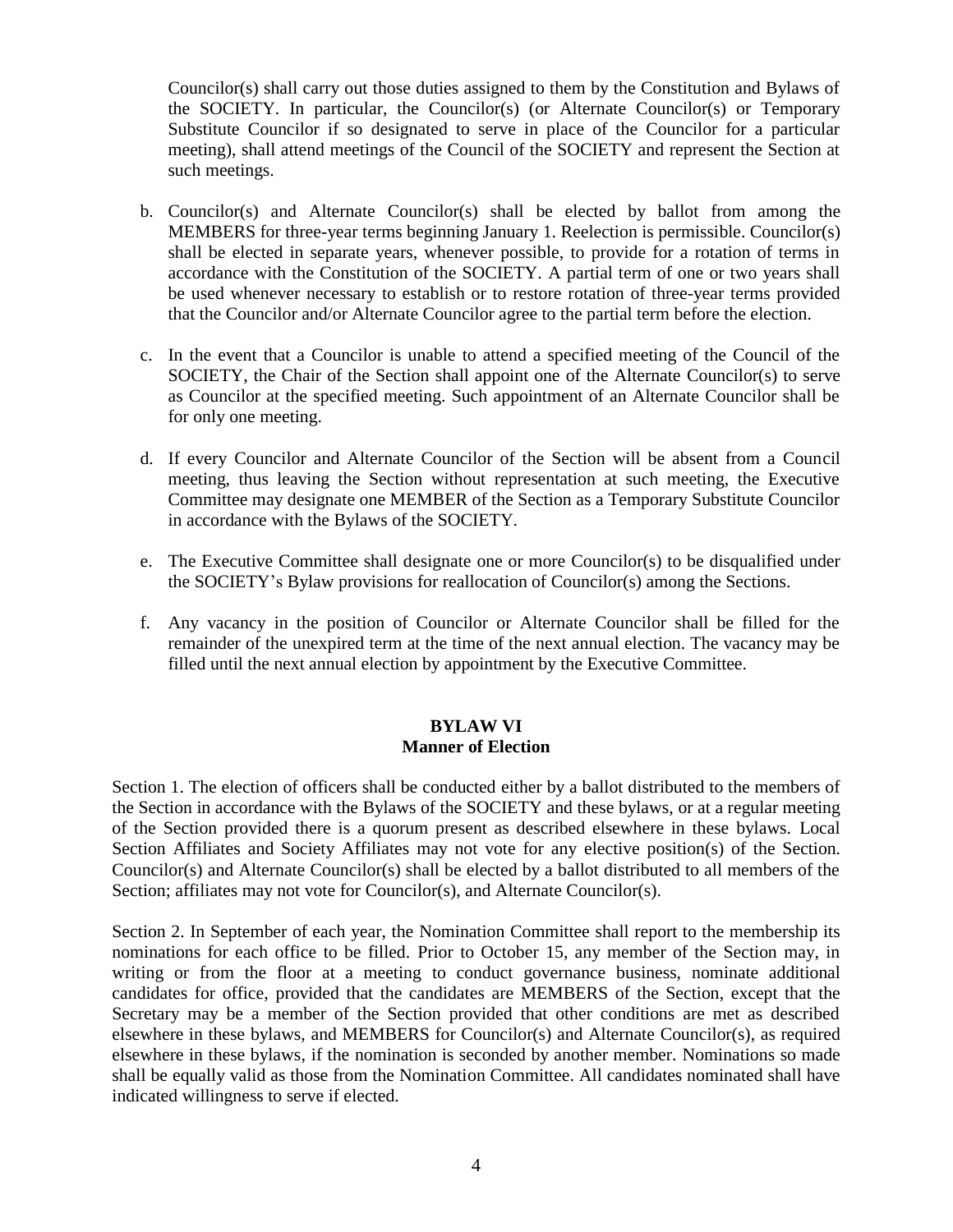Section 3. When a ballot is used, the candidates for each office and for Councilor(s)/Alternate Councilor(s) shall be listed in alphabetical order on a ballot to be distributed by November 1, only to eligible voters as noted above except that affiliates may not vote for Councilor(s)/Alternate Councilor(s). The ballot shall provide for a write-in candidate for each position to be filled. A paper ballot shall be provided to any member who requests it.

Section 4. The ballots shall be tabulated and validated not later than November 15. Except as noted below, the candidate for each position receiving the largest number of votes shall be declared elected. The Executive Committee may decide that for Councilor(s), the candidate(s) who receive the majority of votes shall be declared elected as Councilor(s); the candidate(s) who get the next largest number of votes shall be declared elected as Alternate Councilor(s). In case of a tie vote for any position, the Executive Committee, by ballot, shall elect from among the candidates who share the tie vote; the candidate receiving the largest number of votes shall be declared elected.

Section 5. The results shall be announced by the Section Chair or his or her designee as soon as possible after the election, and also published in the Section's newsletter and/or on the Section's website soon thereafter. The results shall be certified to the Executive Director of the SOCIETY not later than December 1.

Section 6. In accordance with the SOCIETY's Bylaws, balloting procedures should ensure fair balloting that is open to all eligible members, protection against fraudulent balloting, and the timely reporting and archiving of balloting results.

## **BYLAW VII Recall of Elected Officials**

Section 1. The elected officials of the Section (officers and elected Executive Committee members, except not Councilor(s) and Alternate Councilor(s)) are subject to recall for neglect of duties or conduct injurious to the SOCIETY. Recall procedures are not applicable to Councilor(s) and Alternate Councilor(s).

Section 2. The recall of an official shall be initiated when a signed petition, indicating in writing the specific charges and reasonable substantiating evidence, is submitted to the Chair from at least five members of the Section. In the event the Chair is the official in question, the Chair-Elect shall receive the petition and shall assume the duties of the Chair with respect to this issue until the issue is resolved.

Section 3. The Chair shall, without delay, determine that the petitioners are aware of the gravity of their actions and the procedures to be followed. The Chair shall seek an alternate resolution to the problem and a withdrawal of the petition at this time. In the absence of a resolution to the problem, the Chair shall notify the members of the Executive Committee and call a special meeting within thirty days.

- a. The Executive Committee shall promptly continue the recall process or dismiss the petition as ill-founded or find an alternative solution to the problem. The Chair shall promptly inform the petitioners and the official of the decision of the Executive Committee. If no contact with the official can be made after a reasonable effort, the Executive Committee may remove the official in question with a two-thirds (2/3) vote of the remaining members.
- b. If the proceedings continue: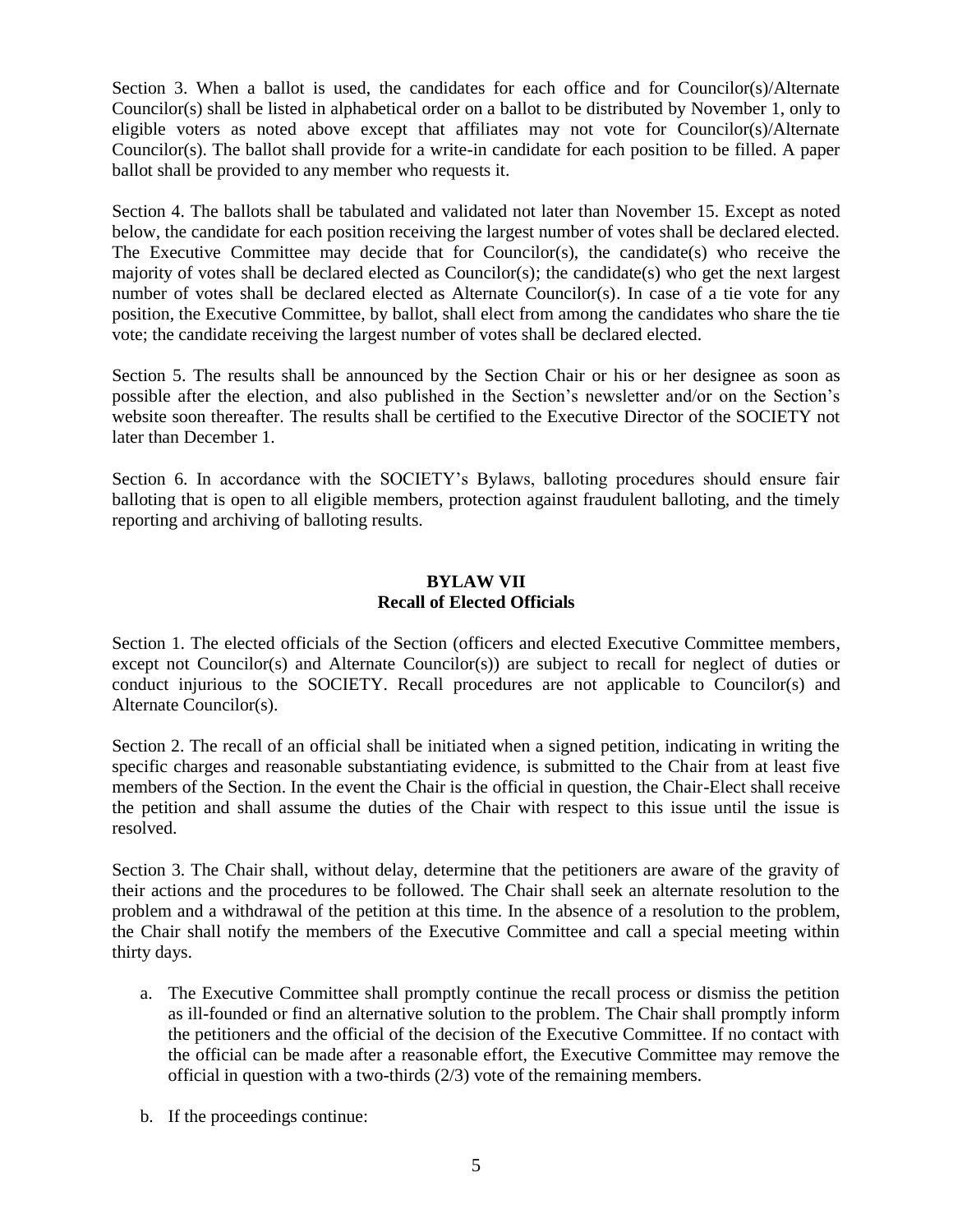- (1) The Chair shall assign the duties of the official to another qualified MEMBER of the Section, or member for Secretary provided that other conditions are met as required elsewhere in these bylaws, until the issue is resolved.
- (2) The official shall be offered an opportunity to answer the allegations in the petition before the Executive Committee. A certified letter shall be sent to the last known address on the official SOCIETY membership roll. Upon notification, the official shall have thirty days to make a written response to the allegations.
- (3) The Executive Committee shall decide whether or not to proceed after studying the official's response. The Chair shall inform the official and the petitioners of the decision of the Executive Committee. If the Executive Committee decides that the proceedings shall continue, the official shall choose one of the following options:
	- (a) The official may resign.
	- (b) The official may request a recall vote. Section members shall be informed, through brief written statements prepared by the Executive Committee and the official, of the issues involved with the recall vote. Both statements shall be distributed to the members with the ballot. A paper ballot shall be provided to any member who requests it. At least two-thirds (2/3) of votes cast shall be required for the official to be removed from office. The membership shall be informed of the results of the recall vote.
	- (c) The official may request a hearing and a recall vote by the remaining members of the Executive Committee. At least a two-thirds  $(2/3)$  vote of the remaining members of the Executive Committee shall be required to recall the official.
	- (d) The official may choose not to respond and thus forfeit the position.

Section 4. The vacancy provisions of these bylaws shall be used to fill a vacancy caused by a recall process. The Executive Director of the SOCIETY shall be informed of the recall and the filling of the vacancy.

## **BYLAW VIII Committees**

Section 1. The Executive Committee shall establish committees as necessary for the proper operation of the Section. All committee members shall be members and/or affiliates of the SOCIETY and the Section.

Section 2. The Section shall have the following standing committee: Nomination.

## **BYLAW IX Meetings**

Section 1. The Executive Committee shall designate the times and places of the Section's meetings as it finds necessary or desirable for the proper functioning of the Section. The Section shall hold at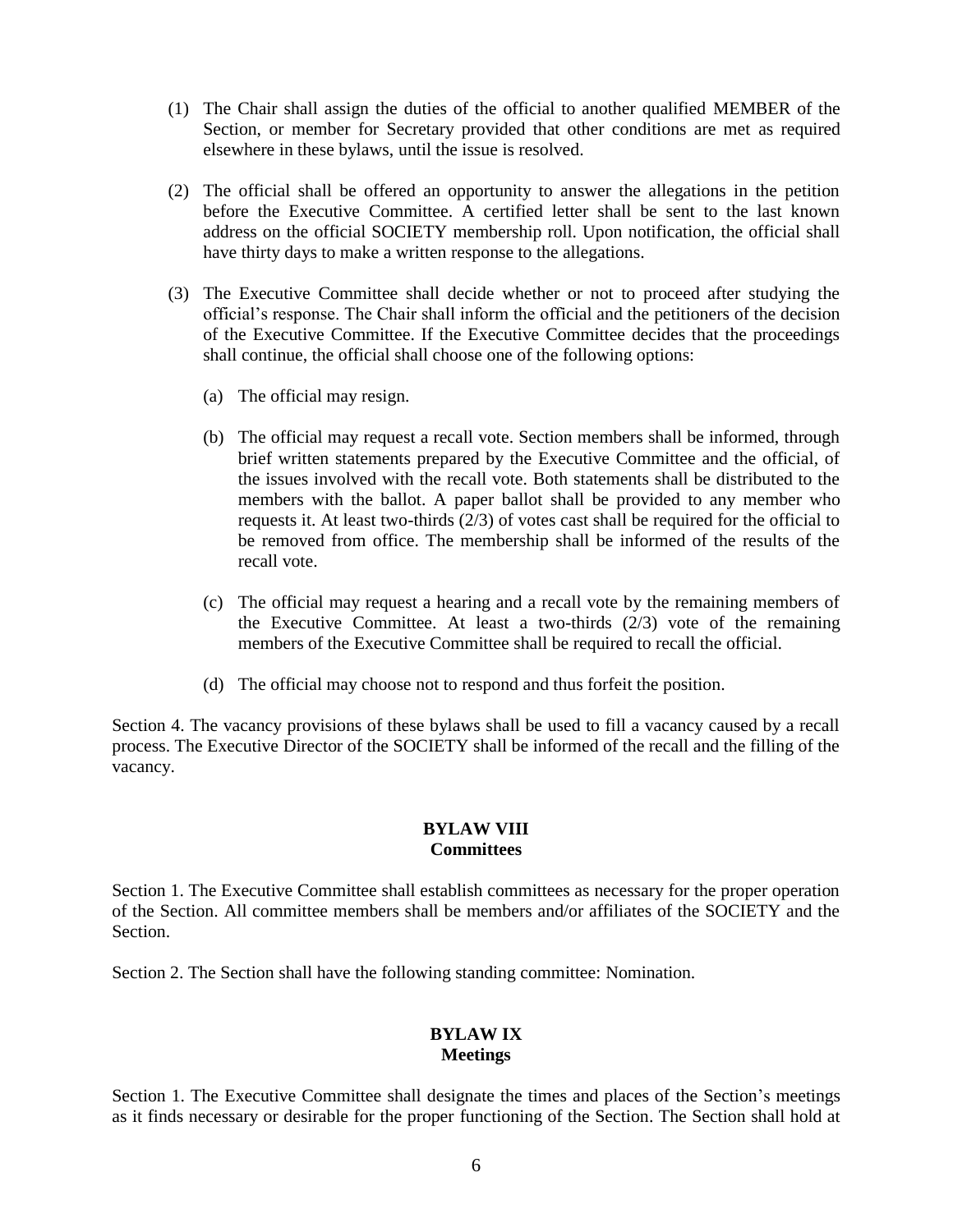least one meeting annually to conduct governance business; however, this requirement may be modified by the Executive Committee.

Section 2. The Executive Committee shall set the order of business for meetings of the Section to conduct governance business. The order of business may be suspended by a majority vote of the members present.

Section 3. The Section may hold special meetings to conduct governance business upon the written request of a majority of the Executive Committee or upon the written request of 15 members of the Section. To be valid, such request shall be received by the Secretary at least ten days before the date requested for the meeting and shall state the exact nature of the business to be transacted. No other business shall transpire at such meetings.

Section 4. Meetings of the Executive Committee and meetings of the Section to conduct governance business, with the approval of the Executive Committee, may be held by means of electronic communications technology that permits those in attendance to read or hear the proceedings substantially concurrently with their occurrence, to vote on matters submitted, to pose questions, and to make comments.

Section 5. The Executive Committee shall meet upon due notice either at the call of the Chair or upon request of a majority of its members. A quorum for an Executive Committee meeting shall consist of a majority of the voting members of the Committee. In the absence of a quorum, called meetings of the Executive Committee shall adjourn to a specific date.

Section 6. Due notice of the Section's meetings, not including committee meetings, shall be sent to each member and affiliate of the Section. A quorum for the transaction of governance business at such a Section meeting shall consist of 10 members of the Section. No governance business shall be conducted in the absence of a quorum.

Section 7. The fee for registration at any special meeting shall be decided by the Executive Committee in accordance with the Constitution of the SOCIETY.

Section 8. The most recent edition of *Robert's Rules of Order Newly Revised* shall be the parliamentary authority for all matters not covered in these bylaws or in the SOCIETY's documents.

## **BYLAW X Finances**

Section 1.

- a. Members of the Section may be assessed voluntary Local Section dues in an amount set by the Executive Committee. The Executive Committee shall have the option to waive or discount dues for STUDENT MEMBERS and for others as provided in the SOCIETY's Bylaws for waived or discounted dues.
- b. Society Affiliates may be assessed annual dues in an amount set by the Executive Committee.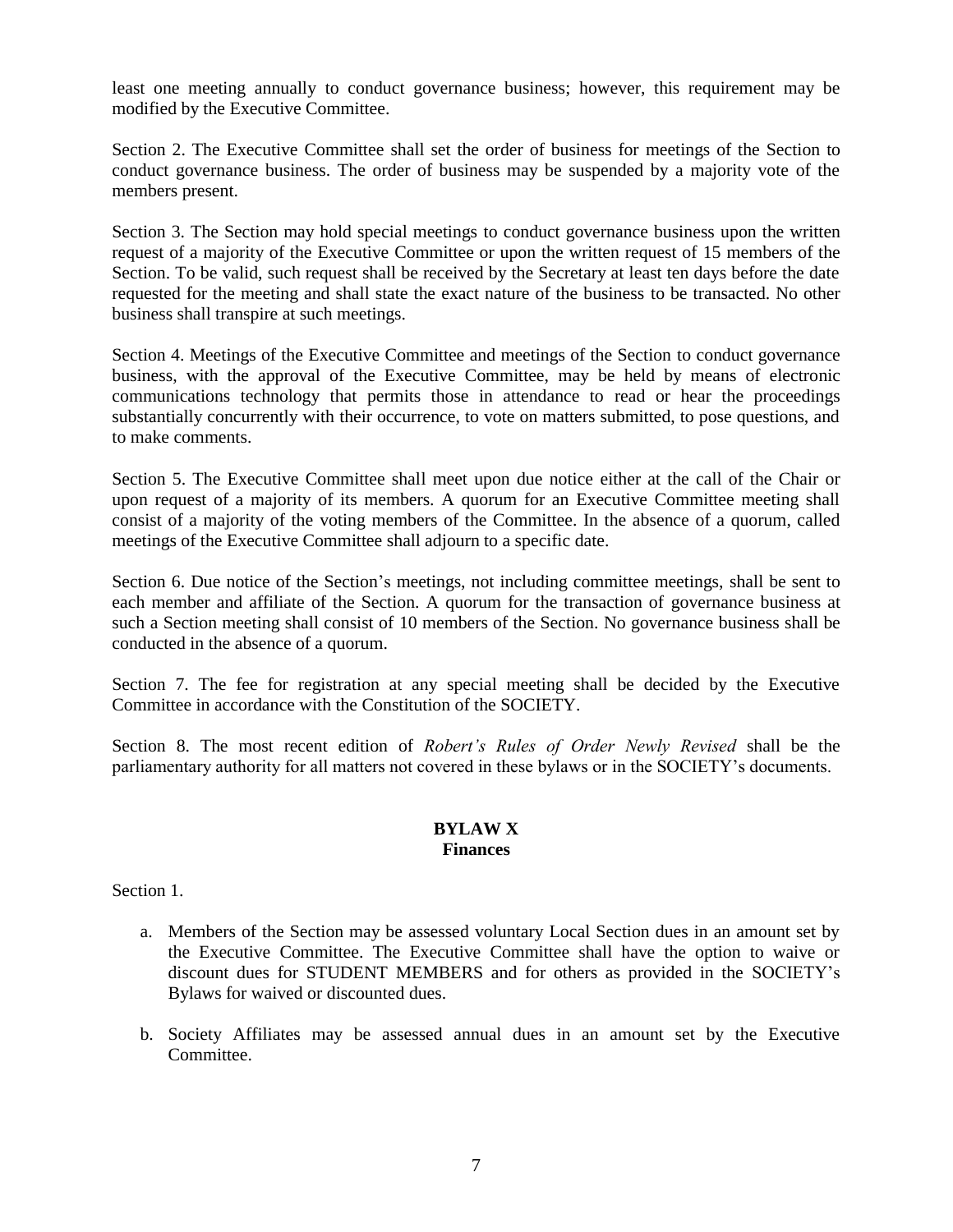c. The annual dues of Local Section Affiliates shall be determined by the Executive Committee in accordance with the Constitution and Bylaws of the SOCIETY, and as mentioned elsewhere in these bylaws.

Section 2. The Section may raise or collect funds to be expended for local purposes, and may have the entire management and control of such funds insofar as such management and control shall not conflict with any provision of these bylaws or with the Constitution or Bylaws of the SOCIETY.

Section 3. The Section may receive donations or bequests made to it, and may expend or invest the same on behalf of the Section. Such expenditures or investments shall be made by the Treasurer of the Section upon authorization by the Executive Committee.

Section 4. An annual audit of the books of the Treasurer and of any other transactions regarding the Section's funds shall be conducted by two or more disinterested members or individuals, appointed by the Executive Committee. The audit report shall be submitted to the Executive Committee by January 31.

## **BYLAW XI Affiliation with Other Technical Organizations**

Section 1. The Section may affiliate with other technical organizations operating within the territory of the Section provided that such affiliation does not contravene the Charter, Constitution, Bylaws, or Regulations of the SOCIETY. Such affiliation must be approved by the Executive Committee of the Section, by confirmation by the Council Committee on Constitution and Bylaws, and in compliance with the specific requirements of the Bylaws of the SOCIETY.

Section 2. The affiliation with the technical organization shall become effective upon authorization by the Executive Committee of the Section, by the Council Committee on Local Section Activities, and by confirmation by the Council Committee on Constitution and Bylaws.

Section 3. The Executive Committee may terminate the affiliation with any technical organization by notifying, in writing, the governing body of the technical organization. The technical organization may terminate the affiliation upon written notice to the Section's Executive Committee. Affiliations shall terminate after five years unless reauthorized by the Executive Committee. The term of each subsequent reauthorization shall not exceed five years.

#### **BYLAW XII Amendments**

Section 1. A petition to amend the bylaws may be initiated by the Executive Committee or by a petition signed by at least 15 members of the Section. If the proposed amendment is approved by the Executive Committee, if practical, it shall be submitted to the SOCIETY's Committee on Constitution and Bylaws for review.

Section 2. The Executive Committee will then incorporate all the required changes and either accept or reject any recommended changes that are suggested by the Committee on Constitution and Bylaws. The revised bylaws shall then be submitted to the Section members for adoption. This may be accomplished at a business meeting of the Section provided that a minimum of four weeks' prior notice is given to the Section members.